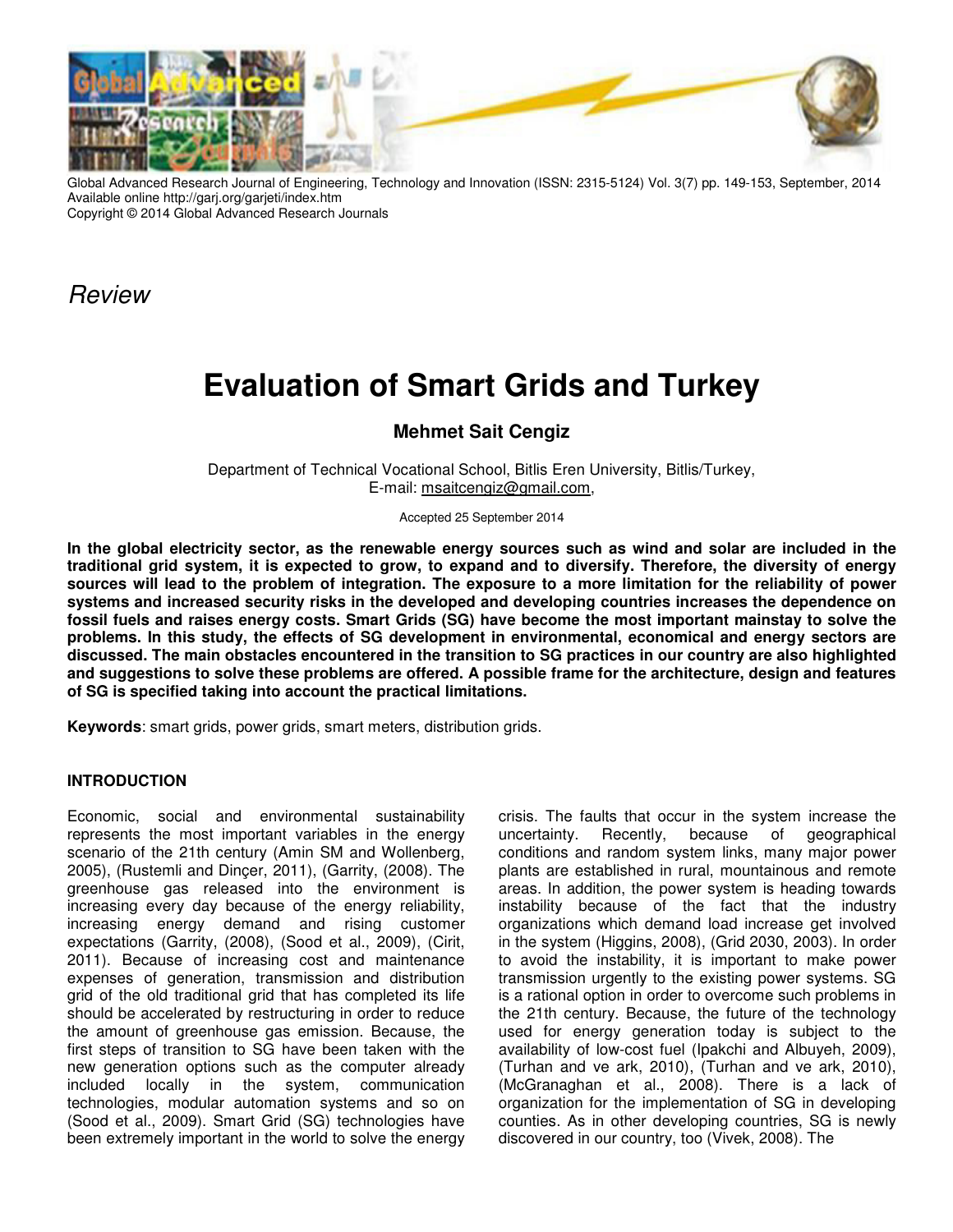companies, especially from private sector, that have global experience in SG technology contribute to the market of our country for the execution of SG services. Today, thanks to SG, energy saving, emission reduction, green energy application, sustainable development, customer satisfaction, safe and reliable intelligent power systems have become the focus of interest. Still, there is a need for SG in order to facilitate the integration of various sources such as this type of renewable resources, demand response, electricity storage and electric vehicles.

### **Concept And Effects Of Smart Grid**

In modern power systems, power grid consists of various networks and multiple power generation companies with many operators. While SG power system is used with network optimization at various levels such as control, monitoring, analyzing, communication and coordination for the national electricity distribution systems, it, at the same time, may reduce energy consumption. SG is a system that meets the requirements of the 21th century and that includes all the production and storage options. SG provides the efficiency with all network users, particularly renewable energy sources and no or low carbon emissions (McDaniel and McLaughlin, 2009), (Roncero, 2008), (Ateş and ve ark, 2011). SG provides consistent, flexible and highly reliable answers to the demands of digital age that increases the security of supply (Ipakchi and Albuyeh, 2009), (McGranaghan et al., 2008). This provides new products, services and markets to occur in order to optimize the asset utilization and management efficiency. In this way, power distribution integration and high level benefit are provided (EPRI Intelligrid, http://intelligrid.epri.com [Ziyaret Tarihi: Ocak 2013). SG provides electric vehicles, real business values, end to end power distribution control and a more secure infrastructure (http://www.eia.doe.gov/cneaf/electricity [Ziy.T.: 21 Ocak 2013), (http://www.naspi.org [ZiyaretTarihi: 29 Ocak 2013). Nowadays, energy saving and emission reduction, green energy, sustainable development, security, reduction of loss, optimal use of assets constitute reasons of why SG is mostly preferred. There is a need integrate between power, knowledge and workflow in order to achieve different, flexible, clean, safe and economic SG application (Vivek, 2008), (Raghuraman and Sajal Ghosh, 2003). Defining characteristics of SG are summarized in Table 1.

#### **Smart Grıd Studies In The World**

Many countries in the world have started the initiatives within the scope of SG studies. In this context, between the years 2000-2005, 2.7 million meters were replaced

with smart meters that can be read remotely in Italy with the Teledestore Project. In 2009, 200.000 smart meters, smart thermostats and sensors were placed on the grid in Texas and smart grid has reached approximately 1.000.000 consumers. Hydro One which is the company of public electricity of Canada served 1.3 million consumers by the end of 2010 with the Hydro One remote reading project. In Sacremento, US, 600.000 smart meters were installed both residential and commercial consumers in June 2009. The EU has formed The European Union Smart Grid Technology Platform in 2006. This platform has identified the vision for the grid structure of Europe in the future and the strategy needed to achieve this vision. Smart grid investments made on the basis of countries in the world by the year 2013 are shown in Figure 1.

The reason of why the investments of countries such as France and England are low is because of the fact that energy infrastructures of these countries are much more improved.

"European Technology Platform (ETP) Smart Grids" report which states haw to establish the smart grid that brings Europe's solar energy from South, wave energy from West and wind energy from North is available. Germany has planned to be 12.5% in 2010 and 30% in 2020 with the project "DENA-I and II". The main goal is to use renewable energy to a certain extent instead of the power plants which complete their life. Malta can also been called as the land of smart grid. Because it raised awareness of its society for energy consumption, placed 250.000 meters in the grid and rewarded those customers who consumed less energy. Amsterdam, Netherlands, aims to decrease the cost of energy and greenhouse gas emission using renewable energy resources at a rate of 20% until 2020. According to Indian Ministry of Energy, the country that has the largest transmission and distribution loses (26%, 62% in some regions) in the world is India. When the illegal usage of energy is included, these loses are reported to be 50%. India started SG studies in 2008. Still, new productions and new routes are being formed very quickly in China, in Asia. Therefore, it is one of the countries which need a grid mostly that is smart and available for development. Smart grid studies in China were launched after the MIT (Massachusetts Institute of Technology) forum in 2007. In Russia, Ericson Company, the major manufacturer of telecommunication tools in Sweden, founded the science research center that would work for the solution of problems concerning the development of smart electricity grids in "Skolkovo" invasion city of Russia. Again, as a part of the South Korean government's target of reduction of carbon emission, \$ 1.8 billion was envisaged for smart grid investments between the years 2012-2017 (EPRI Intelligrid, http://intelligrid.epri.com [Ziyaret Tarihi: 1 Ocak 2013), (http://www.eia.doe.gov/cneaf/electricity [Ziy.T.: 21 Ocak 2013), (http://www.naspi.org [ZiyaretTarihi: 29 Ocak 2013).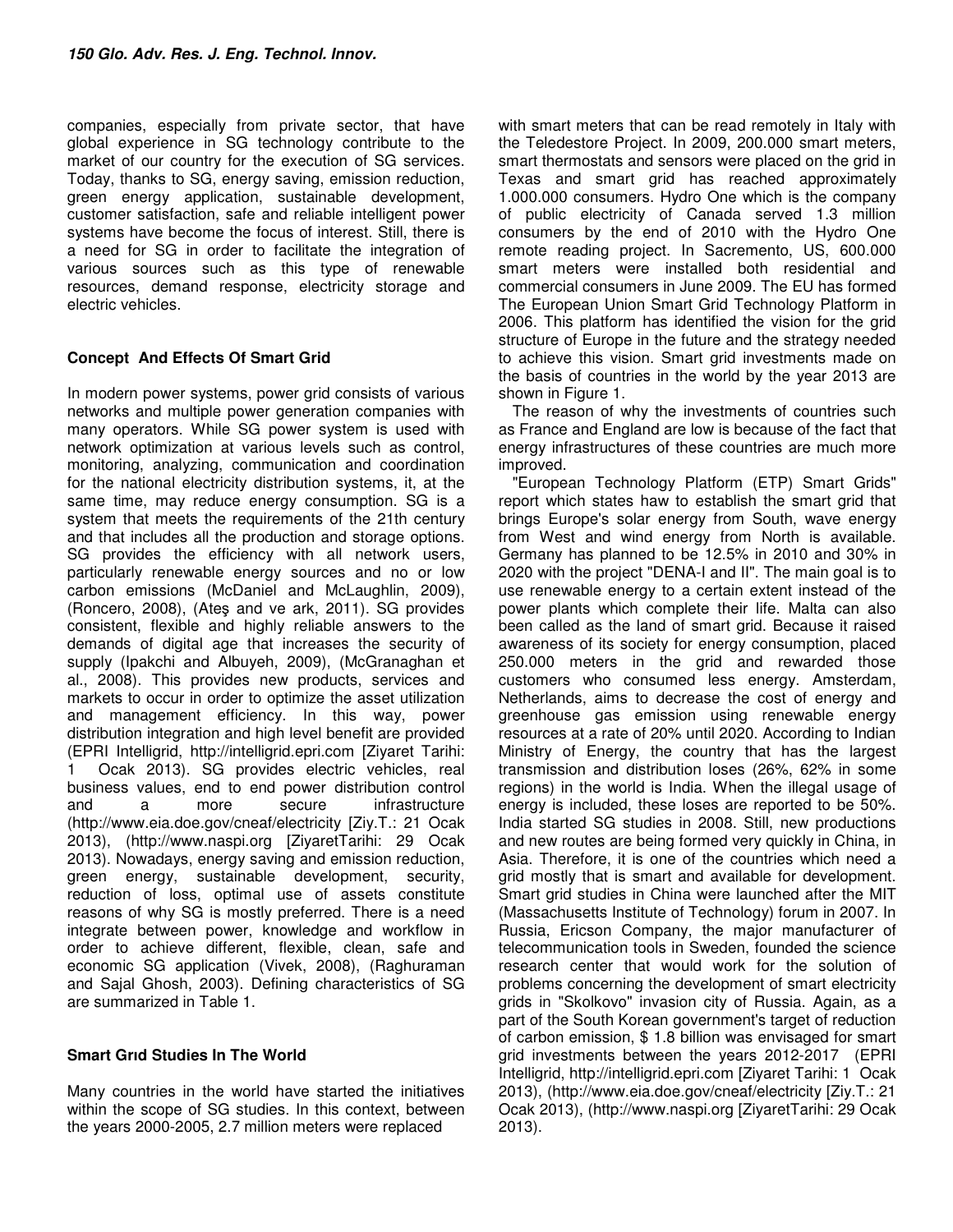#### **Table 1.** Features of smart grid

| <b>Network Transformation</b>                                                                                                               | <b>Authorized Consumer</b>                                                                                                                                        | <b>Clean Energy Supply</b>                                                                                    |  |
|---------------------------------------------------------------------------------------------------------------------------------------------|-------------------------------------------------------------------------------------------------------------------------------------------------------------------|---------------------------------------------------------------------------------------------------------------|--|
| Guidance<br>should<br>to<br>crews<br>be l<br>provided when there is a power cut<br>by detecting it immediately                              | By analyzing customer consumption,<br>special energy products and services<br>should be got according to the needs                                                | The usage of renewable<br>energy<br>production such as wind, solar,<br>geothermal                             |  |
| The prolonging of assets life should<br>be provided by placing the hardware<br>which detects aging in the system.                           | Making accurate and timely billing to<br>the customers                                                                                                            | Less dependence on air pollutant<br>resources such as coal, nuclear, oil<br>and gas                           |  |
| Power cuts should be prevented by<br>detecting the failures originating from<br>hardware                                                    | Energy<br>conservation<br>should<br>be<br>ensured by providing necessary tools<br>for consumers to manage energy use<br>proactively                               | The balance of cost-power should be<br>considered while managing<br>the<br>targets of greenhouse gas emission |  |
| The peak load should be decreased<br>ensuring non-essential machinery or<br>be<br>closed<br>equipment<br>to<br>communicating with consumers | Consumers should be helped while<br>switching to the "smart home" that<br>automatically turns on/of the devices in<br>the home in order to reduce energy<br>costs | Power should be claimed at a time<br>when demand for power is low                                             |  |

**Table 2.** Comparison of existing grid with smart grid

| <b>Traditional Network</b>                             | <b>Smart Grid</b>                                                            |  |  |
|--------------------------------------------------------|------------------------------------------------------------------------------|--|--|
| Electromechanical devices                              | Digital devices                                                              |  |  |
| Very limited or one-way communication                  | Two-way (mutual) communication                                               |  |  |
| Limited, non-transparent operation                     | Watching in monitors and Point Operation                                     |  |  |
| Limited control over the flow of power                 | Widespread Control System, Transformer,<br>Distribution and Feeder Operation |  |  |
| Reliability concerns-manual maintenance                | Automatic self-improvement                                                   |  |  |
| Individual work                                        | Enterprise Information Integration                                           |  |  |
| Carbon-based production                                | Green energy that complies with the carbon limits                            |  |  |
| Personal initiative (urgent decisions on the<br>phone) | Intelligent Decision Support Systems                                         |  |  |
| Limited price information, static tariff               | Demand<br>Full<br>Price<br>Info.<br>Dynamic Tariff,<br>Response              |  |  |
| Selecting a few customer                               | The choice of many customer                                                  |  |  |

#### **Smart Grıd Power Scenarıos In Turkey**

The development of energy sector should be accelerated in order to meet the growth expectations in Turkey. In addition to rich coal resources, our country has a high potential in terms of renewable energy such as solar, wind, hydroelectric, geothermal and bioenergetics. The energy necessary to ensure future economic growth in the world depends on the existence of energy obtained from environment friendly sources (Ministry of Nonconventional Energy Sources, http://mnes.nic.in), (Kumar, 2010). The electricity of our country is in the last among the developing countries in the world rankings. Thermal and hydroelectric potentials are still available in may regions of our country. Studies about wind and solar power plants continue rapidly. "Network Connection Criteria of Power Plants Based on Wind Power" published in the Annex-18 of grid regulations is available as the regulation about the integration of renewable

energy sources in our country to our energy system (Elektrik Piyasası Şebeke Yönetmeliği "Ek-18). In addition to the fact that every country has its own studies and reports about renewable energy integration towards solar energy, that Turkey takes place in the Germanybased project, known as DESERTEC, which emerged with the slogan "The energy consumed by human beings in 1 year can be produced by deserts in 6 hours" can be considered within the scope of these studies (Red Paper "An overview of the Desertec Concept", Desertec Foundation, Berlin), (Çetinkaya, 2009).

A great wind potential is available in the west of Turkey and it is used. However, because research on solar and especially wind potential in the east of our country hasn't been done, such renewable energy resources are not benefited except for a few individual attempts. The most rational way of establishing a better system and infrastructure in the energy sector in our country is the transition into SG. In our country, the main reasons of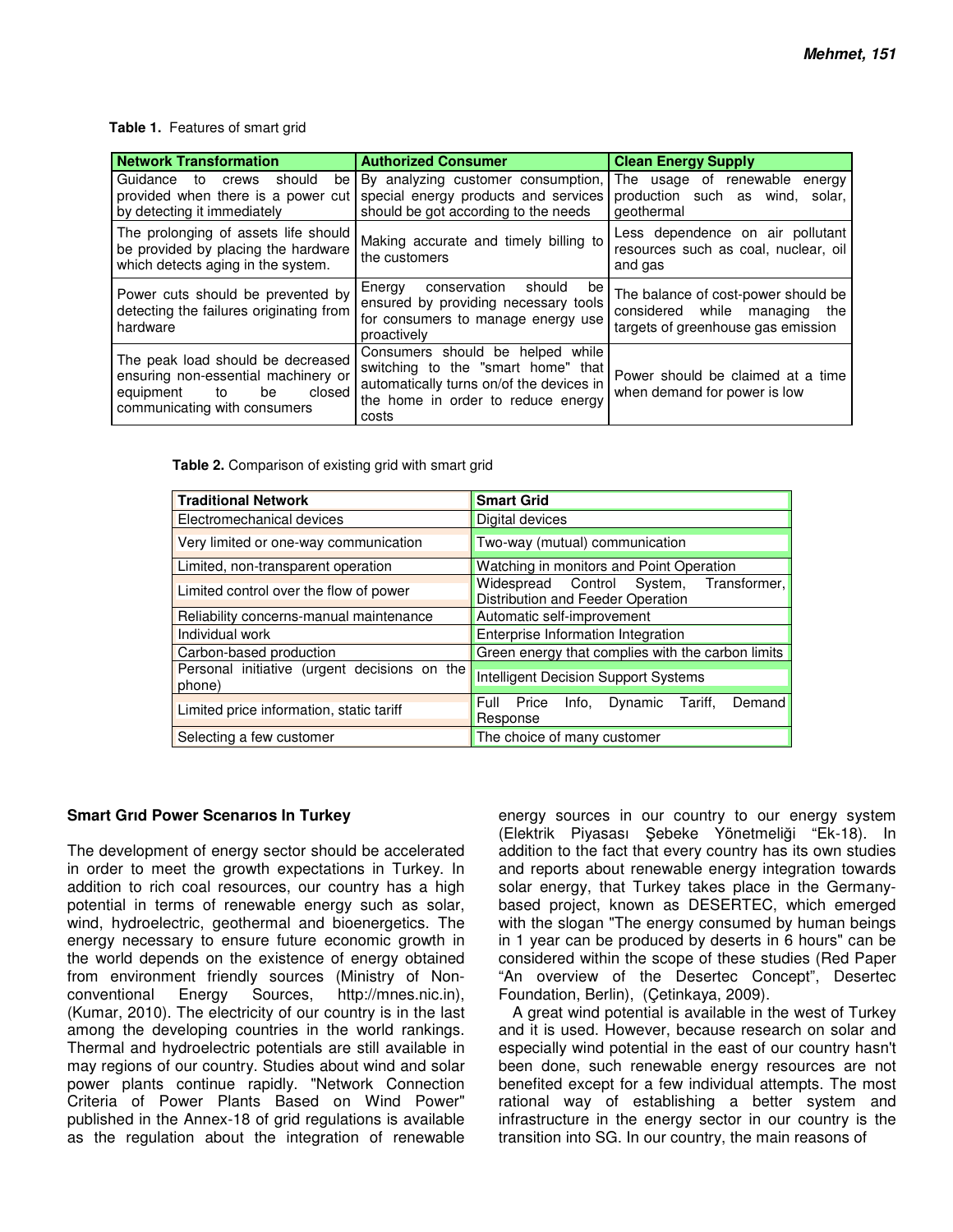

**Figure 1.** Investments made for smart grid in the world by 2013.

| <b>EQUIPMNT-</b><br><b>HARDWARE</b>                | <b>TRANSMISSION-</b><br><b>DISTRIBUTION</b>  | <b>MARKET</b>                            | <b>CUSTOME</b><br><b>SERVICE</b>             | <b>CONCLUSIONS</b>                               |
|----------------------------------------------------|----------------------------------------------|------------------------------------------|----------------------------------------------|--------------------------------------------------|
| Advanced<br>products                               | <b>Efficient and</b><br>fast hardware        | <b>Standard for</b><br>market            | Customer<br>experience                       | Rapid response<br>to grid                        |
| Stationary<br>intelligence<br>Smart                | Versatile load<br>flow (AC-DC)<br><b>New</b> | integration<br><b>Risk</b><br>management | <b>Detailed bill</b><br>Two-way data<br>flow | Greenhouse<br>gas emission<br>management         |
| equipments<br>Higher                               | maintenance<br>and applications              | <b>Multiple</b><br>companies             | Flexibility<br>The opportunity               | More efficient<br>production<br>system           |
| productivity<br>Improvement in<br>the supply chain | Quick decision-<br>making<br>Economic load   | Trade                                    | to control for the<br>customer               | Distribution of<br>renewable<br>energy to a wide |
| Standard for<br>communication                      | dispatch                                     |                                          |                                              | area<br>Economic fuel<br>management              |

**Figure 2.** Inputs and outputs of smart grid.

why the traditional network infrastructure is insufficient are shown in Figure 2.

#### **CONCLUSIONS**

• As the technological development or capacity increase is performed with SG in energy sector in the developing countries like Turkey, system stability and contribution to reliability are expected.

• In the transition for SG, Turkey has a great advantage in terms labor force with cheap and efficient human resources.

• It is expected to make savings by using advanced AC Transmission-Distribution System devices, communication and information technologies, fine-tuning and smart meters and by determining transmissiondistribution losses and illegal consumptions.

The instability and reliability problem of Turkey power system can be overcome with keeping communication